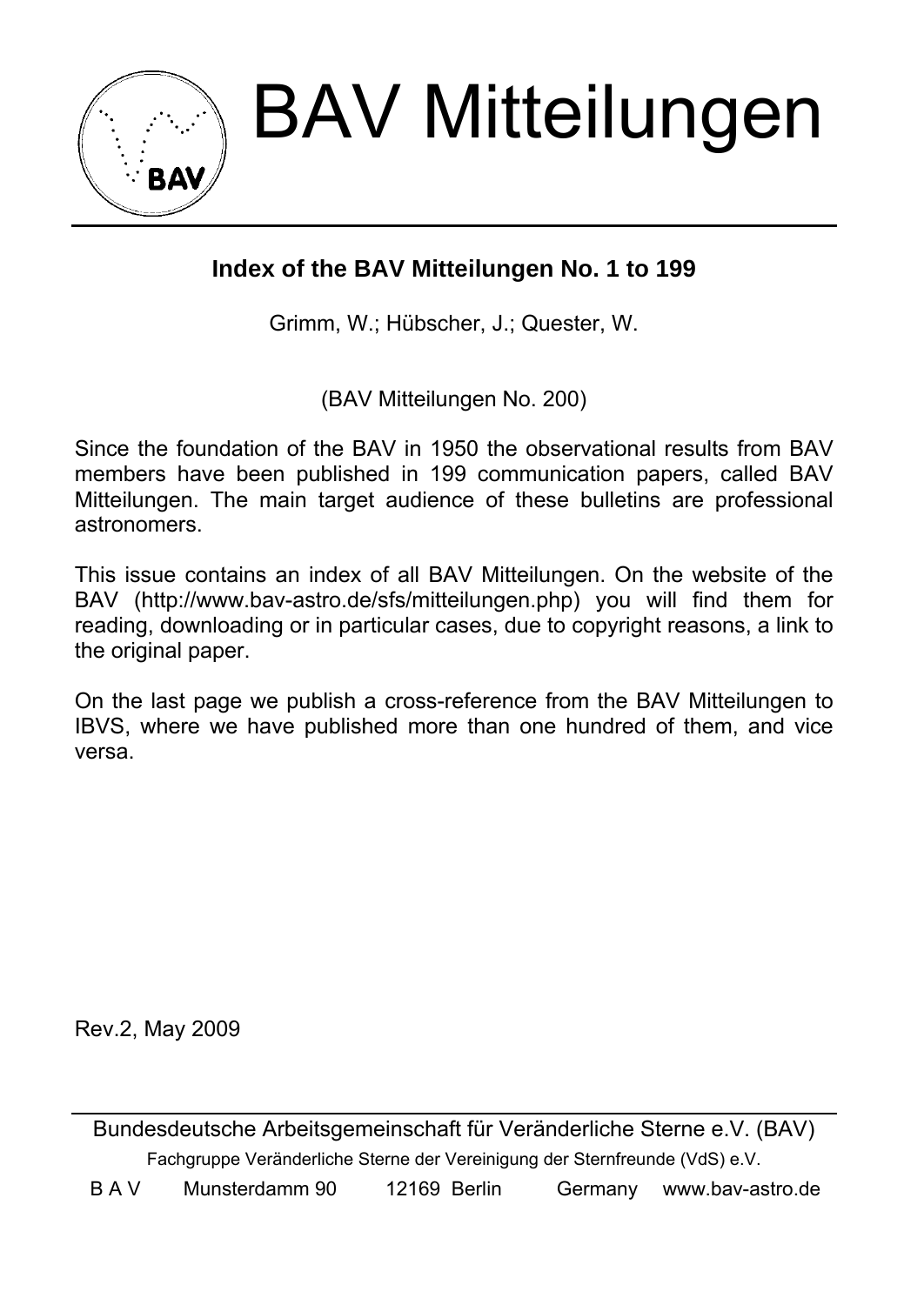| 1  | Aus der Geschichte der BAV<br>Sommer, R.<br>self-published (1951)                                                              |
|----|--------------------------------------------------------------------------------------------------------------------------------|
| 2  | Vorschau auf 1951<br>Sommer, R.<br>self-published (1951)                                                                       |
| 3  | Helligkeitsbeobachtungen von n Aquilae<br>Auzinger, H.<br>AN 279, 62 (1951)                                                    |
| 4  | Beobachtungsergebnisse der BAV<br>(1st compilation with observations 1950)<br>Pohl, E.<br>AN 279, 178 (1951)                   |
| 5  | Helligkeitsbeobachtungen von Zi 1930<br>Auzinger, H.<br>AN 280, 37 (1951)<br>(Remark: Zi 1930 = EU Del)                        |
| 6  | Helligkeitsschätzungen der Nova Lacertae 1950<br>Pohl, E.<br>AN 280, 139 (1952)<br>(Remark: N Lac 1950 = DK Lac)               |
| 7  | Die BAV Beobachtungen von 1951 im Vergleich mit den Ergebnissen<br>früherer Jahre<br>Sommer, R.<br>self-published (1952)       |
| 8  | Beobachtungsergebnisse der BAV<br>(2nd compilation with observations 1950 - 1951)<br>Domke, K.; Pohl, E.<br>AN 281, 113 (1953) |
| 9  | Visuelle Helligkeitsbeobachtungen von V548 Cyg<br>Born, E.; Sofronijevic, D.<br>AN 282, 78 (1955)                              |
| 10 | Beobachtungsergebnisse der BAV<br>(3rd compilation with observations 1952 - 1953)<br>Pohl, E.<br>AN 282, 235 (1955)            |
| 11 | Lichtwechselelemente des Algol-Sterns SV Camelopardalis für die Zeit<br>von 1897 bis 1955<br>Sommer, R.<br>AN 283, 155 (1957)  |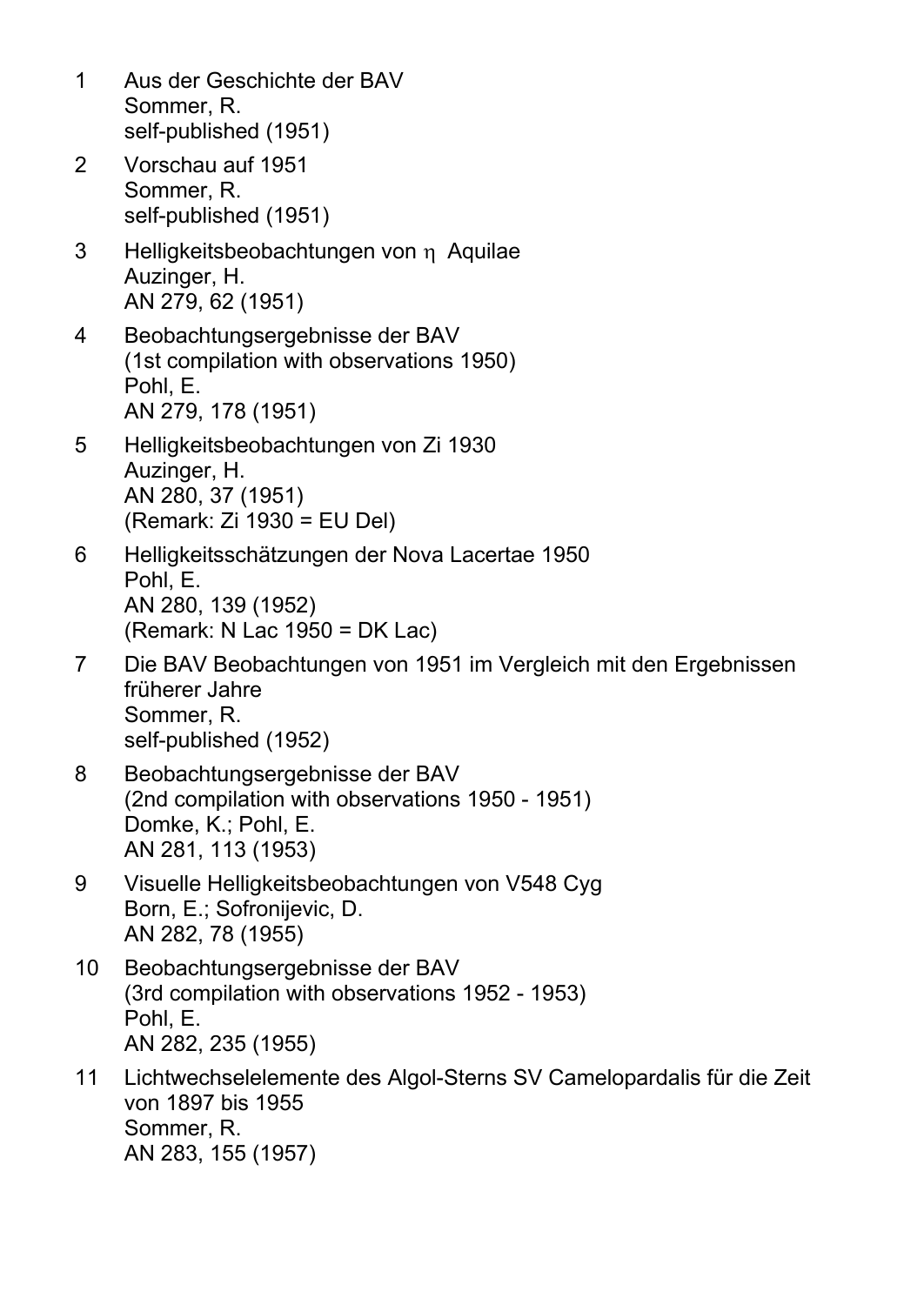- 12 Beobachtungsergebnisse der BAV (4th compilation with observations 1954 - 1957) Rudolph, R. AN 285, 161 (1960)
- 13 Beobachtungsergebnisse der BAV (5th compilation with observations 1958 - 1959) Braune, W.; Quester, W. AN 286, 209 (1962)
- 14 Zum Problem der Periodenlänge von UZ Draconis Dueball, J. Die Sterne 40, 108 (1964)
- 15 Beobachtungsergebnisse der BAV (6th compilation with observations 1960 - 1962) Dueball, J.; Lehmann, P. B. AN 288, 167 (1965)
- 16 Observations of AL Cam Quester, W.; Braune, W. IBVS 116 (1965)
- 17 The period of AB Andromedae Quester, W. IBVS 190 (1967)
- 18 Beobachtungsergebnisse der BAV (7th compilation with observations 1963 - 1965) Braune, W.; Hübscher, J. AN 290, 105 (1967)
- 19 Die BAV Tagung 1966 Quester, W. Die Sterne 43, 236 (1967)
- 20 The period of V346 Aquilae Quester, W. IBVS 283 (1968)
- 21 New elements for WW Cam Braune, W. IBVS 609 (1972)
- 22 New elements for SS Ari Braune, W. IBVS 440 (1970)
- 23 Beobachtungsergebnisse der BAV (8th compilation with observations 1966 - 1968) Braune, W.; Hübscher, J.; Mundry, E. AN 292, 185 (1970)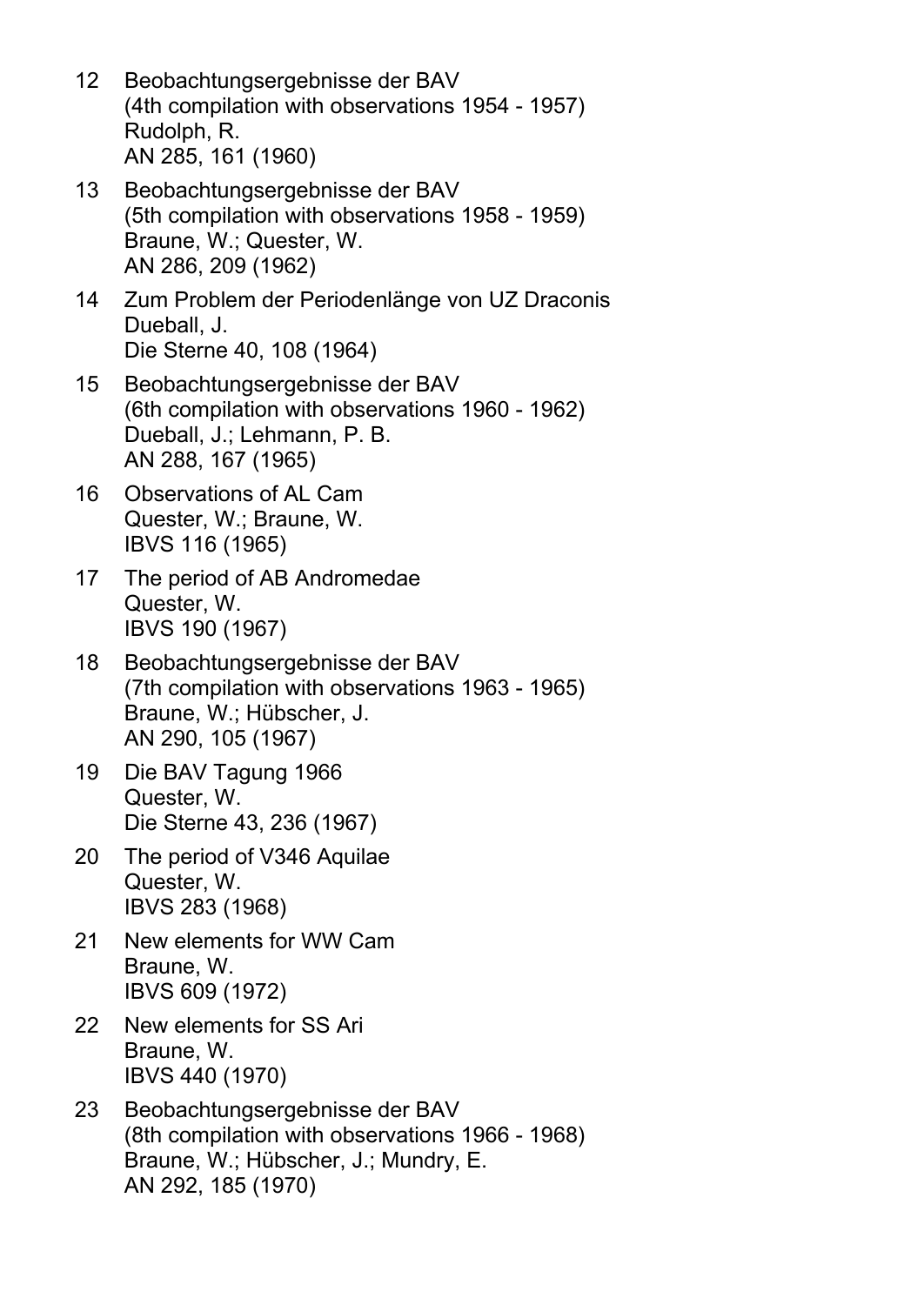- 24 The period for IQ Persei Bischof, W. IBVS 673 (1972)
- 25 Beobachtungsergebnisse der BAV (9th compilation with observations 1969 - 1971) Braune, W.; Hübscher, J.; Mundry, E. AN 294, 123 (1972)
- 26 Beobachtungsergebnisse der BAV (10th compilation with observations 1972) Braune, W.; Mundry, E. AN 294, 225 (1973)
- 27 B-R bei 103 Mira-Veränderlichen Heiser, E. BAV Sonder-Rundbrief (1975)
- 28 Beobachtungsergebnisse der BAV (11th compilation with observations 1973 - 1975) Braune, W.; Hübscher, J.; Mundry, E. AN 298, 121 (1977)
- 29 Beobachtungsergebnisse der BAV (12th compilation with observations 1976 - 1977) Braune, W.; Hübscher, J.; Mundry, E. AN 300, 165 (1979)
- 30 Über die Umgebungssterne des Feldes SS Cygni Lukas, R. Die Sterne 55, 119 (1979)
- 31 Beobachtungsergebnisse der BAV (13th compilation with observations 1978 - 1979) Braune, W.; Hübscher, J.; Mundry, E. AN 302, 53 (1981)
- 32 Beobachtungsergebnisse der BAV (14th compilation with observations 1979 - 1980) Braune, W.; Mundry, E. self-published (1981)
- 33 SAO 072799, a new bright eclipsing binary Fernandes, M.; Frank, P. IBVS 2053 (1981) (Remark: SAO 072799 = V364 Lac)
- 34 Beobachtungsergebnisse der BAV (15th compilation with observations 1981 - 1982) Braune, W.; Mundry, E. self-published (1982)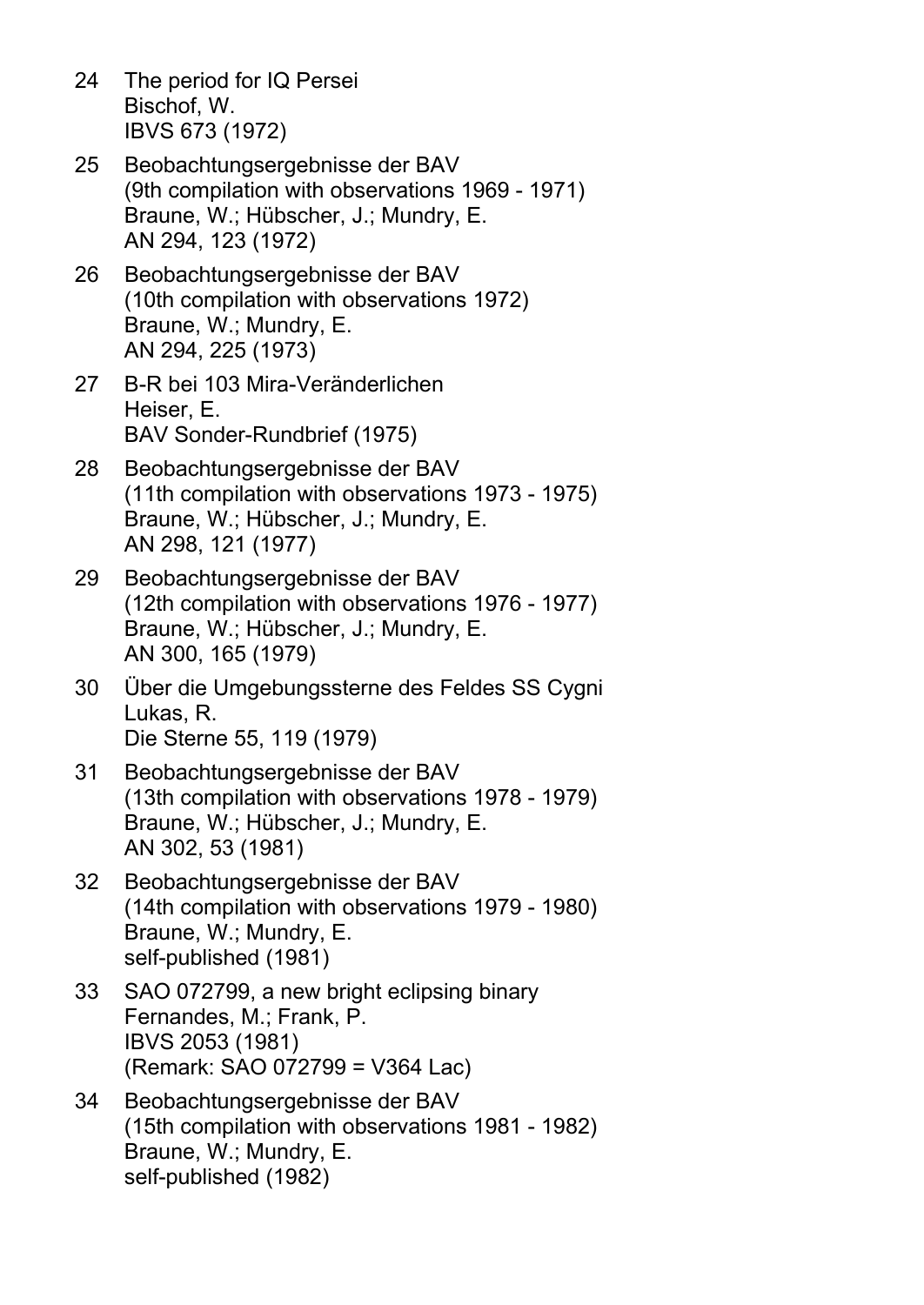- 35 Variability of HD 207739 Fernandes, M. IBVS 2536 (1984) (Remark: HD 207739 = V1914 Cyg)
- 36 Beobachtungsergebnisse der BAV (16th compilation with observations 1982 - 1983) Braune, W.; Hübscher, J.; Mundry, E. self-published (1983)
- 37 BD +43°1894, a new Delta Scuti star Agerer, F.; Fernandes, M.; Frank, P. IBVS 2370 (1983) (Remark: BD +43°1894 = AN Lyn)
- 38 Beobachtungsergebnisse der BAV (17th compilation with observations 1983 - 1984) Hübscher, J.; Mundry, E. self-published (1984)
- 39 Beobachtungsergebnisse der BAV (18th compilation with observations 1984 - 1985) Hübscher, J.; Lichtenknecker, D.; Mundry, E. self-published (1985)
- 40 U Ophiuchi: an eclipsing binary with rapid apsidal motion Kämper, B.-C. IBVS 2800 (1985)
- 41 Observations of Θ Coronae Borealis in summer 1984 Fernandes, M.; Kämper, B.-C.; Nelles, B. IBVS 2801 (1985)
- 42 On the O-C diagram and period behaviour of CY Aqr Kämper, B.-C. IBVS 2802 (1985)
- 43 Beobachtungsergebnisse der BAV (19th compilation with observations 1985 - 1986) Hübscher, J.; Lichtenknecker, D.; Meyer, J. self-published (1986)
- 44 Pulsational long-term behaviour of the cool oxygen-rich Mira variable R Leonis. I. The data Hoppe, G. R. Astron. Astrophys. Suppl. Ser. 68, 419 (1987)
- 45 Pulsational long-term behaviour of the cool oxygen-rich Mira variable R Leonis. II. Results and discussion Hoppe, G. R. Astron. Astrophys. 178, 131 (1987)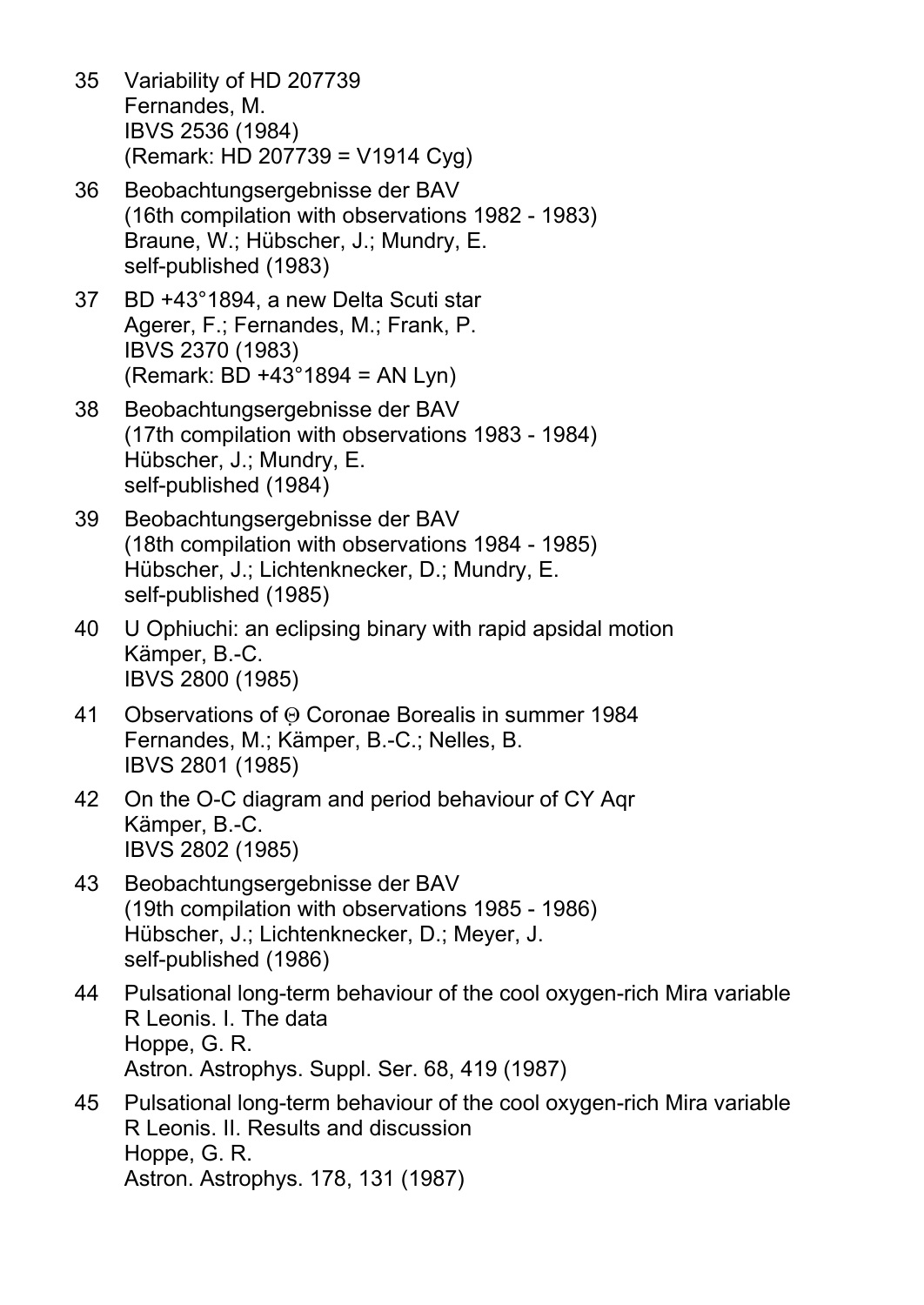- 46 Beobachtungsergebnisse der BAV (20th compilation with observations 1986 - 1987) Braune, W.; Hübscher, J. self-published (1987)
- 47 Der Bedeckungsveränderliche DV Cephei Frank, P.; Lichtenknecker, D. self-published (1987)
- 48 Two-colour light curves and preliminary elements for CV Dra, DD Dra Agerer, F.; Lichtenknecker, D. IBVS 3213 (1988)
- 49 Zweifarben-Fotometrie und vorläufige Elemente für CV Draconis und DD Draconis Agerer, F.; Lichtenknecker, D. self-published (1988)
- 50 Beobachtungsergebnisse der BAV (21st compilation with observations 1987 - 1988) Hübscher, J.; Lichtenknecker, D. self-published (1988)
- 51 Further Observations, improved position and ephemeris for the EW type system V728 Herculis Agerer, F.; Kämper, B.-C.; Lichtenknecker, D. IBVS 3234 (1988)
- 52 Beobachtungsergebnisse der BAV (22nd compilation with observations 1988 - 1989) Hübscher, J.; Lichtenknecker, D.; Wunder, E. self-published (1989)
- 53 Two colour lightcurve and preliminary elements for AL Leo Agerer, F.; Lichtenknecker, D. IBVS 3401 (1989)
- 54 Das Ausbruchsverhalten ausgewählter kataklysmischer Doppelsterne in den Jahren 1987 - 1989 Korth, S. self-published (1990)
- 55 First photoelectric lightcurves in two colours and improved elements for V482 Persei and V651 Cassiopeiae Agerer, F.; Lichtenknecker, D. IBVS 3554 (1991)
- 56 Beobachtungsergebnisse der BAV (23rd compilation with observations 1989 - 1990) Hübscher, J.; Lichtenknecker, D.; Wunder, E. self-published (1990)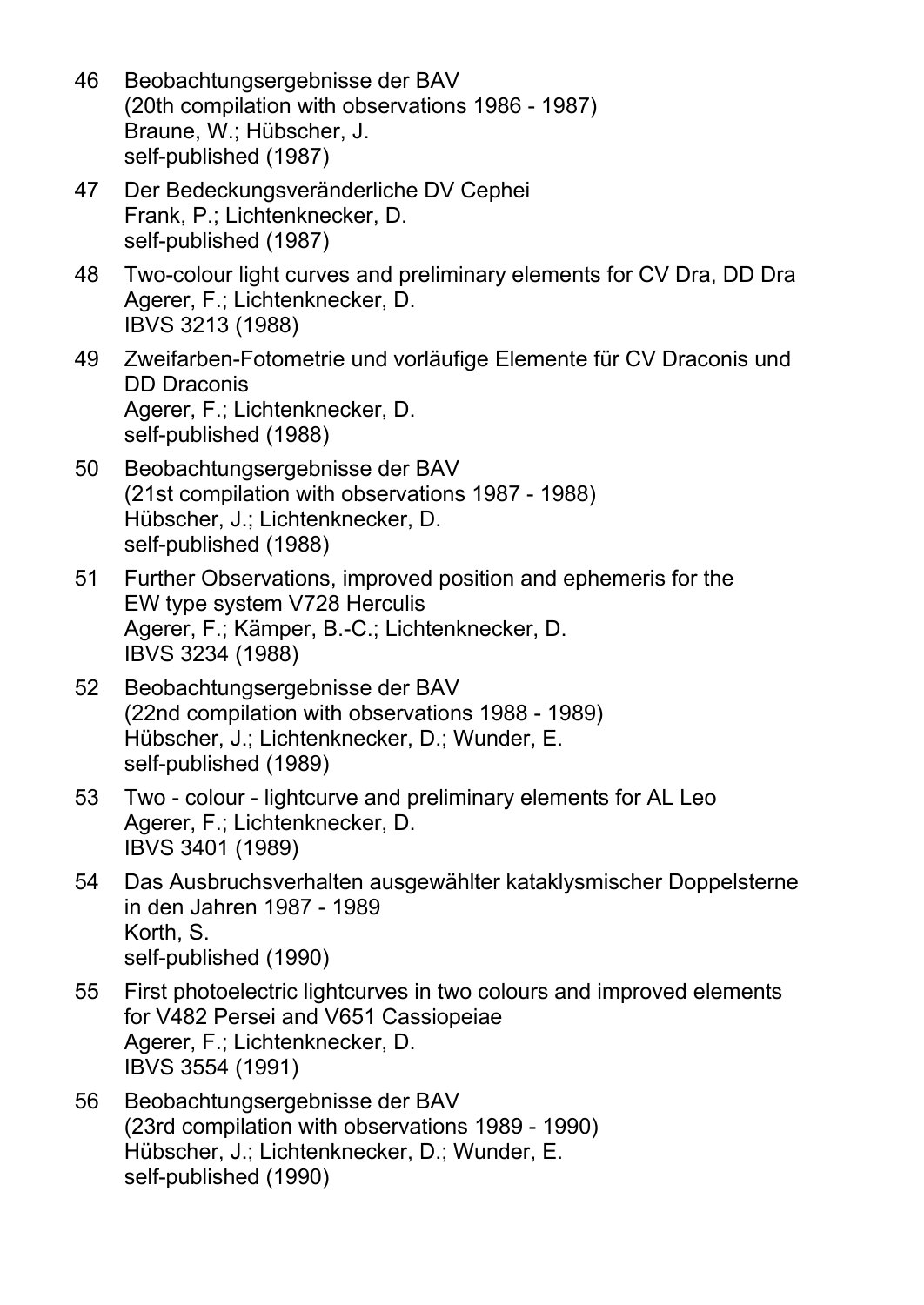- 57 Photoelectric lightcurve and improved elements for V724 Aquilae Agerer, F.; Lichtenknecker, D. IBVS 3555 (1991)
- 58 Photoelectric observations of VZ Cancri 1988 1990 Quester, W. IBVS 3484 (1990)
- 59 Beobachtungsergebnisse der BAV (24th compilation with observations 1990 - 1991) Hübscher, J.; Agerer, F.; Wunder, E. self-published (1991)
- 60 Beobachtungsergebnisse der BAV (25th compilation with observations 1991 - 1992) Hübscher, J.; Agerer, F.; Wunder, E. self-published (1992)
- 61 First photoelectric BV lightcurves, improved position and ephemerides for the totally eclipsing EW type system V432 Per Agerer, F. IBVS 3797 (1992)
- 62 Beobachtungsergebnisse der BAV (26th compilation with observations 1992 - 1993) Hübscher, J.; Agerer, F.; Wunder, E. self-published (1993)
- 63 Period refinement of the newly discovered W UMa system EF Dra Agerer, F.; Wunder, E. IBVS 3811 (1992)
- 64 A new bright eclipsing variable in Cepheus Gröbel, R. IBVS 3837 (1993) (Remark: HD208106 = V383 Cep)
- 65 A new eclipsing binary (Fr3 Cnc) Frank, P. IBVS 3859 (1993) (Remark: Fr3 = FF Cnc)
- 66 Die Beobachtung veränderlicher Sterne in der BAV Braune, W. Die Sterne 69, 294 (1993)
- 67 Rapid changes of period of AP Aurigae Agerer, F.; Splittgerber, E. IBVS 3942, 1993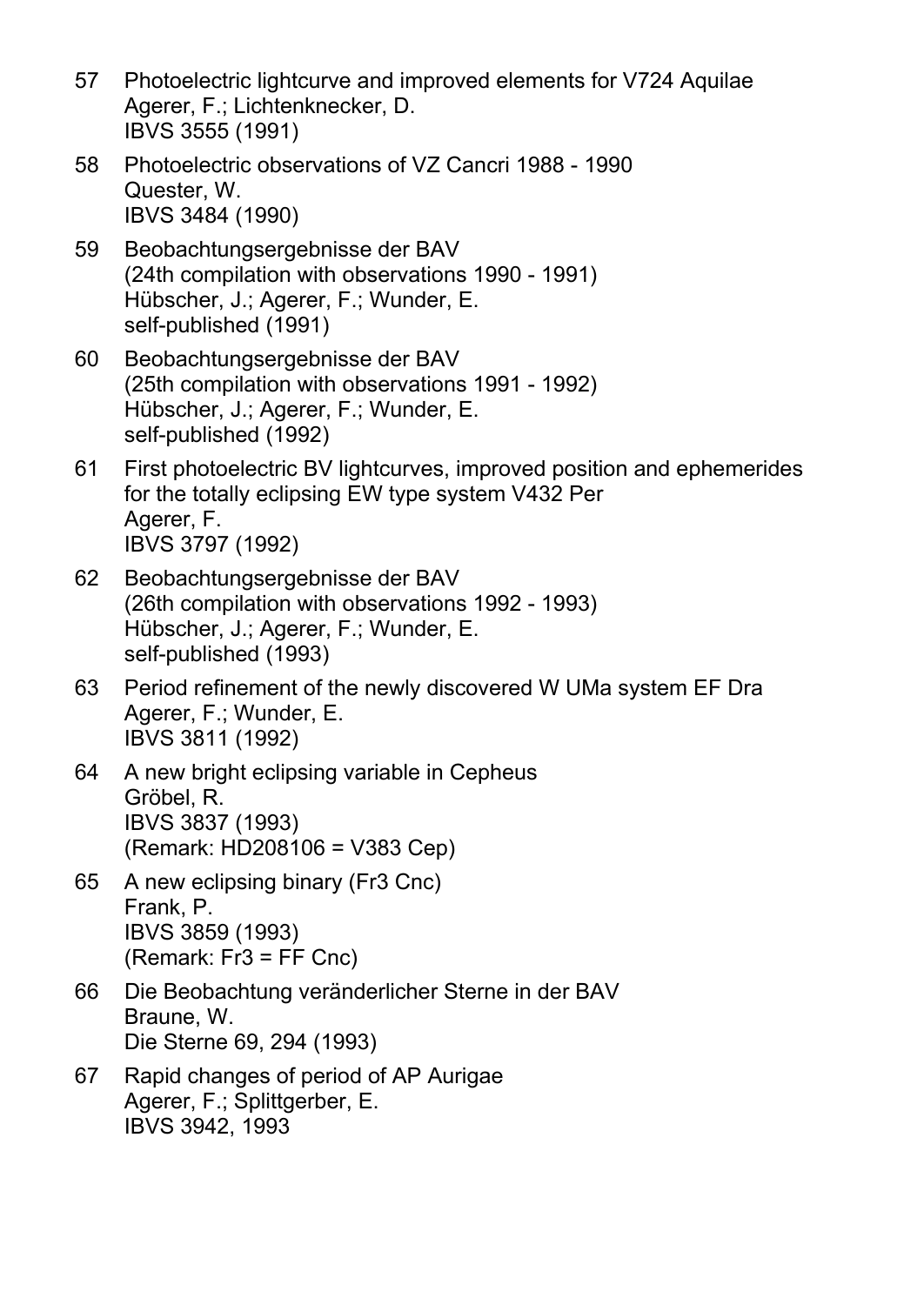- 68 Beobachtungsergebnisse der BAV (27th compilation with observations 1993 - 1994) Hübscher, J.; Agerer, F.; Wunder, E. self-published (1994)
- 69 Verbesserte Elemente für den Lichtwechsel von neun Bedeckungsveränderlichen Agerer, F.; Busch, H.; Kleikamp, W.; Moschner, W. self-published (1994)
- 70 V397 Per is most probably not variable Bastian, U.; Jung, E. IBVS 4087 (1994)
- 71 WW Cephei: Elements rediscovered and improved Agerer, F. IBVS 4131 (1994)
- 72 V406 Lyrae: new Ephemeris and lightcurve Agerer, F.; Kleikamp, W.; Moschner, W. IBVS 4132 (1994)
- 73 Photoelectric observation of V1187 Cygni Agerer, F. IBVS 4133 (1994)
- 74 VW Canum Venaticorum: new ephemeris and lightcurve Agerer, F.; Berthold, T. IBVS 4134 (1994)
- 75 Verbesserte Elemente für einige RR Lyrae-Sterne Dahm, M.; Garzaroli, M.; Wunder, E. self-published (1994)
- 76 Photoelectric observation of NS Monocerotis Agerer, F.; Frank, P. IBVS 4143 (1995)
- 77 The first period change discovered in the bright algol system UV Leonis Wunder, E. IBVS 4179 (1995)
- 78 Periodenänderungen bei 7 hellen RR Lyrae-Sternen des BAV Standardprogramms Wunder, E. self-published (1995)
- 79 Beobachtungsergebnisse der BAV (29th compilation with observations 1994 - 1995) Hübscher, J.; Agerer, F.; Wunder, E. self-published (1995)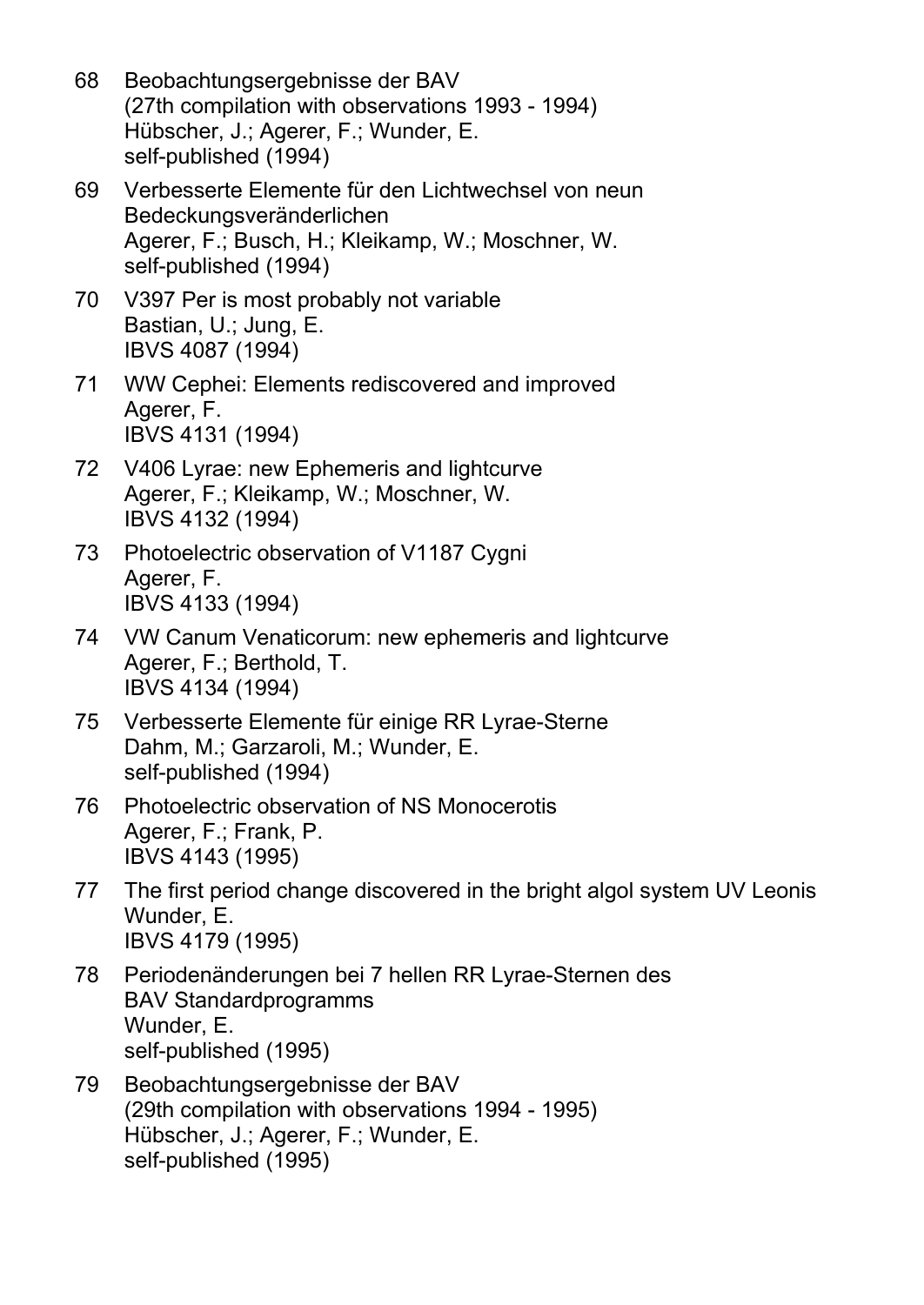80 Photoelectric maxima / minima of selected variables (28th compilation with observations 1995 - 96) Hübscher, J.; Agerer, F.; Wunder, E. IBVS 4222 (1995) 81 OW Gem Busch, H. Harthaer Beobachtungs-Zirkular (HBZ) 103 (1995) 82 BX Draconis: New Ephemeris and Lightcurve Agerer, F.; Dahm, M. IBVS 4366 (1995) 83 Zur Frage der Veränderlichkeit von NQ Herculis Dahm, M. self-published (1996) 84 Confirmation of the classification of a new tycho variable: HD 32456 is a 3.3-day Cepheid Bastian, U.; Born, E.; Agerer, F.; Dahm, M.; Großmann, V.; Makarov, V. IBVS 4306 (1996) (Remark: HD 32456 = CK Cam) 85 New elements for the eclipsing binary ZZ Cnc Berthold, T. IBVS 4308 (1996) 86 Verbesserte Elemente von 3 Bedeckungssternen Berthold, T. Harthaer Beobachtungs-Zirkular (HBZ), 104 – 113 (1996) 87 V470 Cassiopeiae is an RR Lyrae Type Variable Agerer, F.; Kleikamp, W.; Moschner, W.; Splittgerber, W. IBVS 4332 (1996) 88 NSV 6177: First Elements and Lightcurve Frank, P.; Moschner, J.; Moschner, W. IBVS 4386 (1996) Remark: NSV 6177 = LL Com) 89 New elements of V628 Cygni Agerer, F.; Kleikamp, W.; Moschner, W. IBVS 4381 (1996) 90 Photoelectric minima and maxima of selected eclipsing and pulsating stars (30th compilation with observations 1995 - 1996) Agerer, F.; Hübscher, J. IBVS 4382 (1996) 91 Photoelectric minima of selected eclipsing binaries (31st compilation with observations 1995 - 96) Agerer, F.; Hübscher, J.

IBVS 4383 (1996)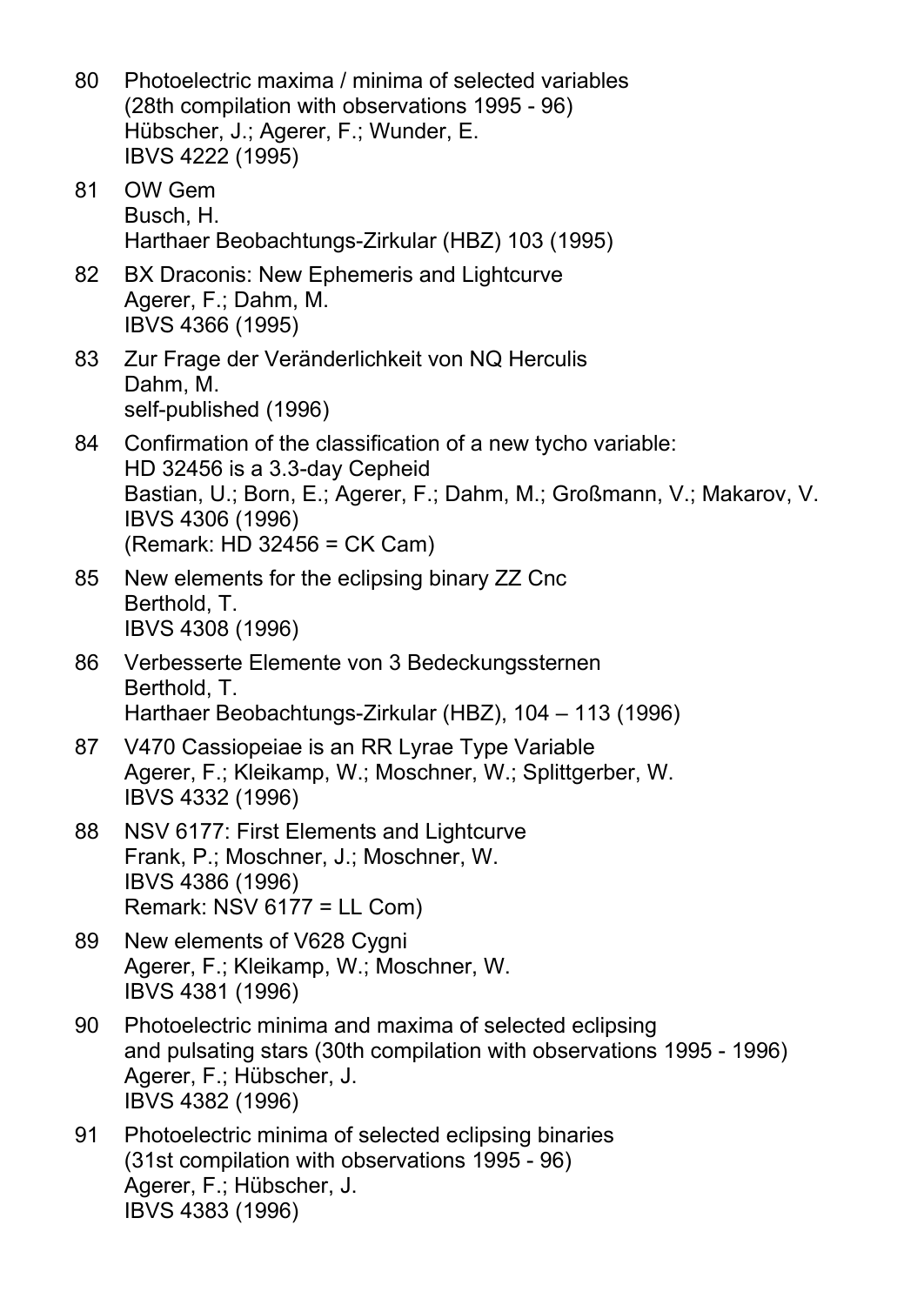- 92 New Type and Elements for V939 Cygni Agerer, F.; Moschner, W. IBVS 4391 (1996)
- 93 Beobachtungsergebnisse der BAV (32nd compilation with observations 1995 - 1996) Hübscher, J.; Agerer, F. self-published (1996)
- 94 GSC 4261.1197: A new eclipsing binary Agerer, F. IBVS 4406 (1996) (Remark: GSC 04261-01197 = V489 Cep)
- 95 GSC 1657.1754: A new deeply eclipsing binary system in delphinus Llyod, C.; James, N. D.; Berthold, T.; Kirby, G. J.; Collins, M. J. IBVS 4442 (1997), (Remark: GSC 01657-01754 = LY Del)
- 96 NSV 4539 is an eclipsing binary Berthold, T.; Agerer, F. IBVS 4432 (1997) (Remark: NSV 4539 = V358 Hya)
- 97 New Elements of V694 Aquila Frank, P.; Kleikamp, W.; Moschner, W. IBVS 4481 (1997)
- 98 Identifizierung von Veränderlichen Sternen im Guide Star Catalogue Teil I: S7594 - S10375 Dahm, M. self-published (1997)
- 99 Photoelectric minima of selected eclipsing binaries and maxima of pulsating stars (33rd compilation with observations 1996 - 97) Agerer, F.; Hübscher, J. IBVS 4472 (1997)
- 100 Identifizierung von Veränderlichen Sternen im Guide Star Catalogue Teil II: Mitteilungen der Sternwarte Sonneberg Dahm, M. self-published (1997)
- 101 Beobachtungsergebnisse der BAV (34th compilation with observations 1996 - 1997) Hübscher, J.; Agerer, F.; Hassforther, B.; Wunder, E. self-published (1997)
- 102 Photoelectric minima of selected eclipsing binaries and maxima of pulsating stars (35th compilation with observations 1996 - 97) Agerer, F.; Hübscher, J. IBVS 4562 (1998)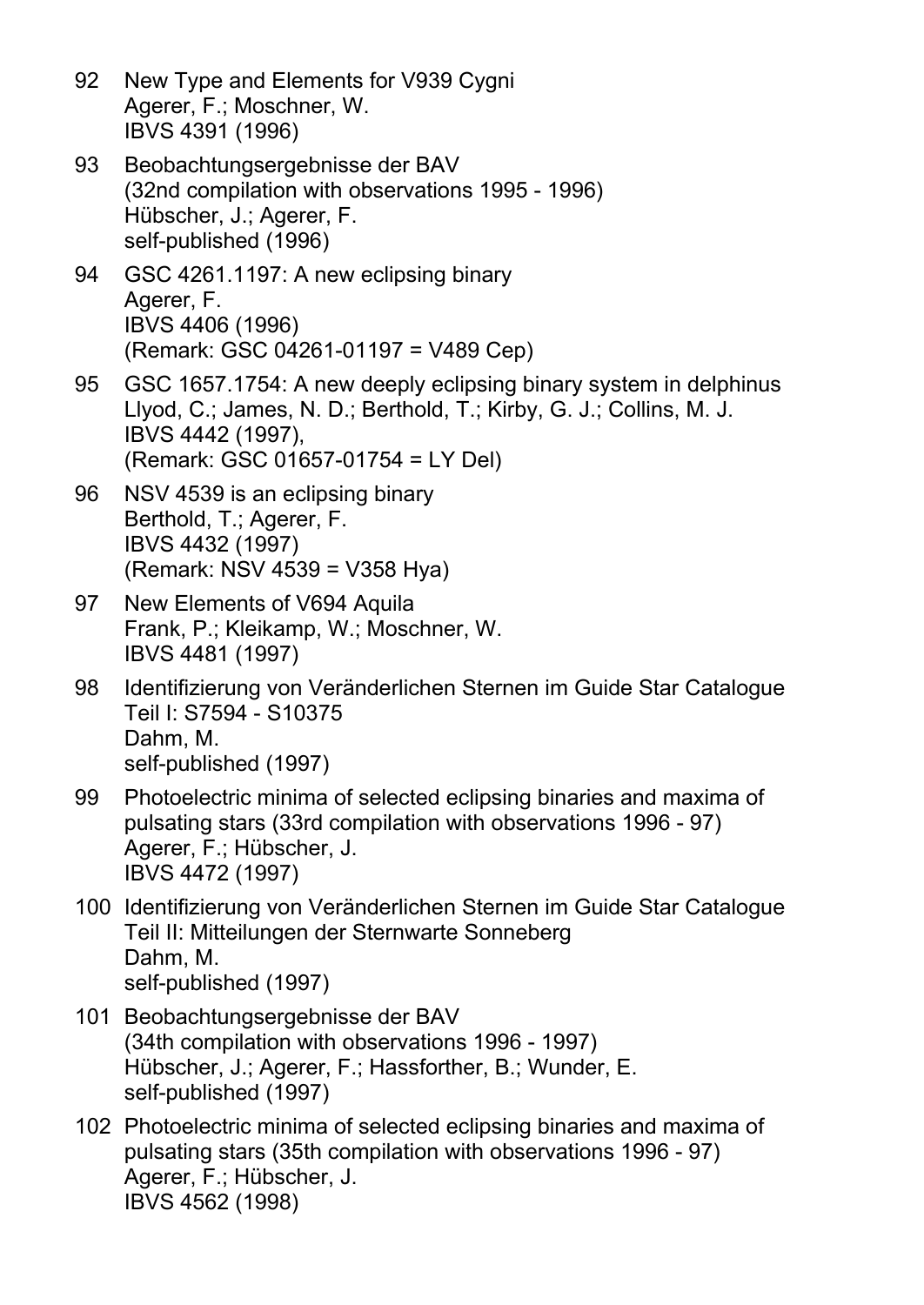| 103 Identifizierung von Veränderlichen Sternen im Guide Star Catalogue |
|------------------------------------------------------------------------|
| Teil III: Mitteilungen über Veränderliche Sterne (MVS) 246 - 330       |
| Dahm, M.                                                               |
| self-published (1997)                                                  |
|                                                                        |

- 104 Der Lichtwechsel von V496 Oph Berthold, T. Harthaer Beobachtungs-Zirkular (HBZ), 114-117 (1997)
- 105 Ein neuer Bedeckungsveränderlicher (Fr4) = GSC 2671\_1059 Frank, P. self-published (1997) (Remark: GSC 02671-01059 = V2181 Cyg)
- 106 Variablity of GSC 1062-33 and GSC 1062-92 Bernhard, K.; Quester, W.; Bastian, U. IBVS 4540 (1997) (Remark: GSC01062-00033=V1490 Aql, GSC01062-00092=V1489 Aql)
- 107 The Variablity Type and Period of HD 143213 Bastian, U.; Born, E. IBVS 4536 (1997) (Remark: HD 143213 = V335 Ser)
- 108 Identifizierung von Veränderlichen Sternen im Guide Star Catalogue Teil IV: Bamberger Veränderliche (BV) Nr. 1 - 895 Braune, W.; Dahm, M. self-published (1998)
- 109 Identifizierung von Veränderlichen Sternen im Guide Star Catalogue Teil V: Bamberger und Sonneberger Veränderliche Braune, W.; Dahm, M.; Meyer, H. self-published (1998)
- 110 Precise Lightcurve Elements for HD 143213 Bastian, U.; Born, E. IBVS 4590 (1998) (Remark: HD 143213 = V335 Ser)
- 111 Photoelectric minima of selected eclipsing binaries and maxima of pulsating stars (36th compilation with observations 1996 - 97) Agerer, F.; Hübscher, J. IBVS 4606 (1998)
- 112 The symbiotic system AG Dra: an unexpected photometric period Bastian, U. Astron. Astrophys. 329, L61-L63 (1998)
- 113 Beobachtungsergebnisse der BAV (37th compilation with observations 1997 - 1998) Hübscher, J.; Agerer, F.; Hassforther, B.; Dahm, M. self-published (1998)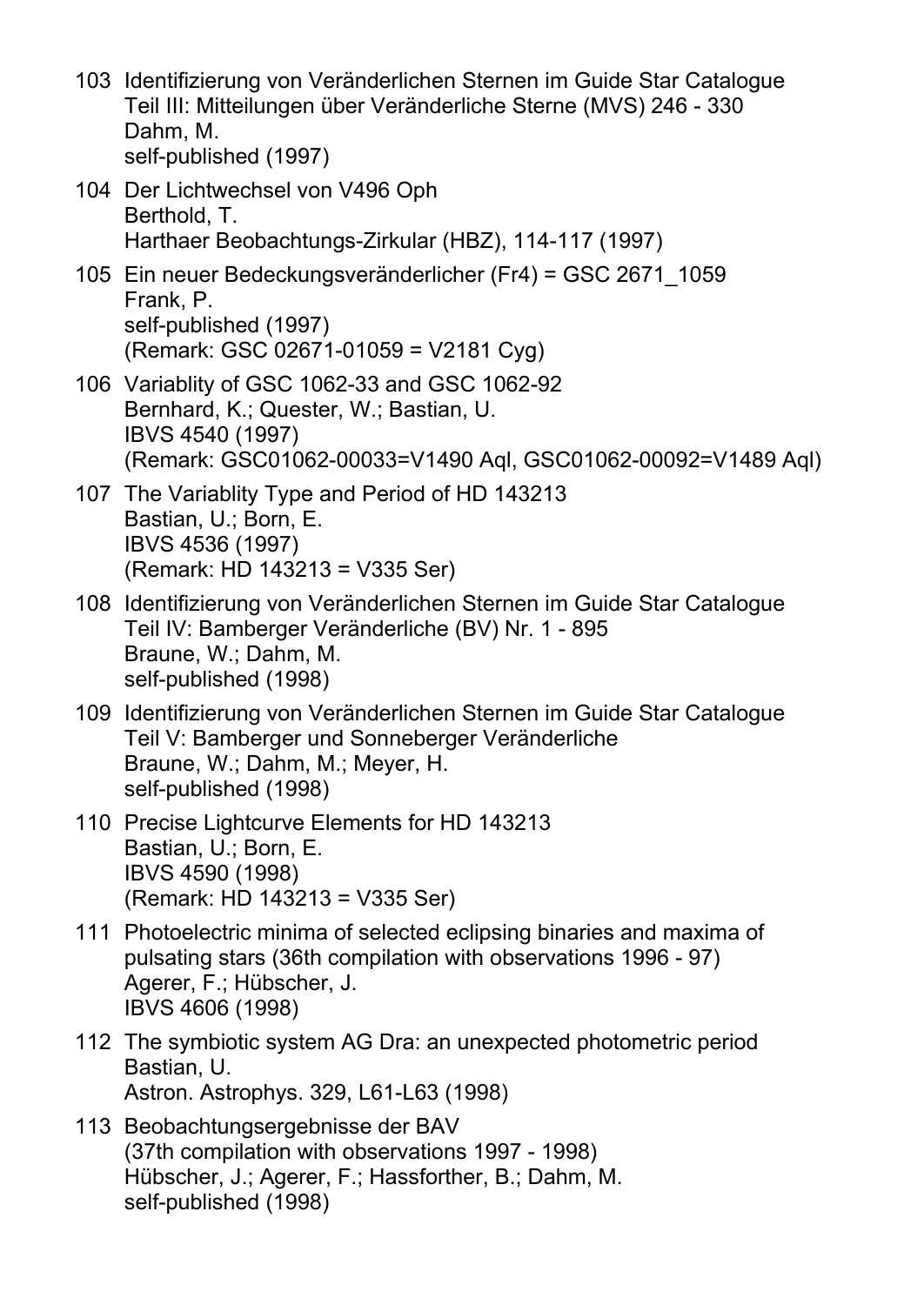- 114 Das Periodenverhalten von RX Cas Berthold, T.; Busch, H. Harthaer Beobachtungs-Zirkular (HBZ), 118- 121 (1999)
- 115 V473 Cas: First Elements and Lightcurve Moschner, W.; Frank, P.; Bastian, U. IBVS 4669 (1999)
- 116 The variable period of V366 Cassiopeiae Agerer, F.; Berthold, T.; Kroll, P. IBVS 4798 (1999)
- 117 Photoelectric minima of selected eclipsing binaries (38th compilation with observations 1998 - 99) Agerer, F.; Hübscher, J. IBVS 4711 (1999)
- 118 Photoelectric minima of selected eclipsing binaries and maxima of pulsating stars (39th compilation with observations 1998 - 99) Agerer, F.; Dahm, M.; Hübscher, J. IBVS 4712 (1999)
- 119 Discovery of the Variability of GSC 1009.766 and GSC 1057.1309 Lloyd, C.; Bernhard, K. IBVS No. 4685 (1999) (Remark: GSC01009-00766=V2536 Oph, GSC01057-01309=V1542 Aql)
- 120 V874 Her und V680 Mon Dahm, M.; Frank, P. self-published (1999)
- 121 GSC 4004\_1211: a new variable in the field of V360 Cassiopeiae Moschner, W.; Garcia-Melendo, E. IBVS 4701 (1999) (Remark: GSC 04004-01211 = V871 Cas)
- 122 Beobachtungsergebnisse der BAV (40th compilation with observations 1998 - 1999) Hübscher, J.; Agerer, F.; Busch, H.; Goldhahn, H.; Hassforther, B., Dahm, M. self-published (1999)
- 123 New elements and lightcurve of CR Tauri Agerer, F. IBVS 4778 (1999)
- 124 IRAS 19035-0134: a new mira variable Hassforther, B.; Bastian, U. IBVS 4742 (1999) (Remark: IRAS 19035-0134 = V1526 Aql)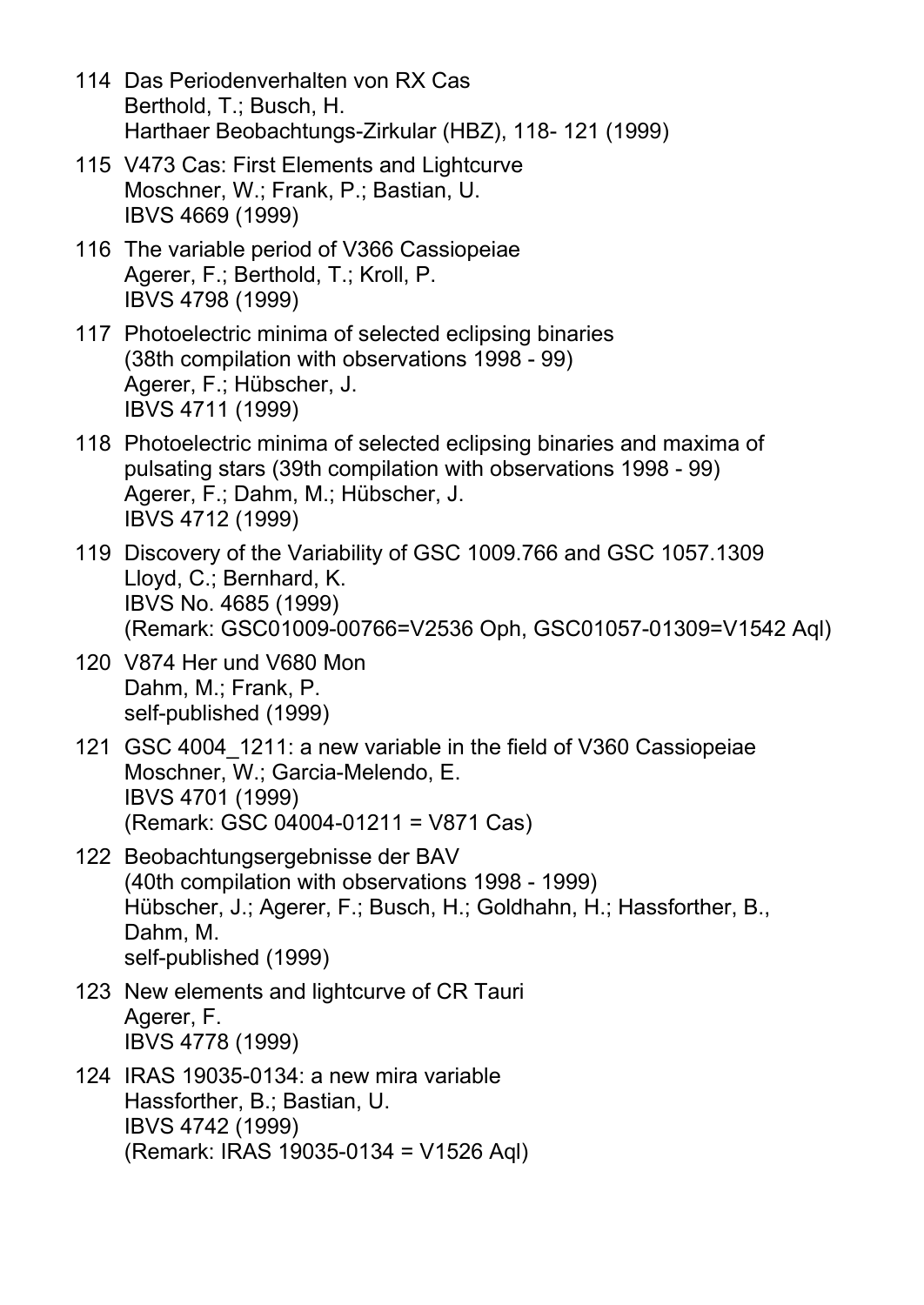- 125 Discovery of the variability of GSC 140.1831, GSC 959.1397 and GSC 396.1710 Lloyd, C.; Bernhard, K.; Frank, P.; Moschner, W. IBVS 4797 (1999) (Remark: GSC 00140-01831 = V1633 Ori, GSC 00959-01397 = V1013 Her, GSC 00396-01710 = V2509 Oph)
- 126 The time coordinate used in the variable-star community Bastian, U. IBVS 4822 (2000)
- 127 The variable period of RY Canis Minoris Berthold, T.; Kroll, P. IBVS 4874 (2000)
- 128 Photoelectric minima of selected eclipsing binaries and maxima of pulsating stars (41st compilation with observations 1999 - 2000) Agerer, F.; Hübscher, J. IBVS 4912 (2000)
- 129 VW Peg: First photoelectric observations and revised elements Achterberg, H.; Frank, P.; Husar, D. IBVS 4916 (2000)
- 130 New variables on the edge of the northern milky way paper 1: BeV1-30 Bernhard, K.; Lloyd, C. IBVS 4920 (2000)
- 131 Beobachtungsergebnisse der BAV (42nd compilation with observations 1999 - 2000) Hübscher,J.; Agerer,F.; Busch,H.; Goldhahn,H.; Hassforther,B.;Dahm,M. self-published (2000)
- 132 Photoelectric minima of selected eclipsing binaries and new elements for several stars (43rd compilation with observations 1999 - 2000) Agerer, F.; Hübscher, J. IBVS 5016 (2001)
- 133 Photoelectric minima of selected eclipsing binaries and maxima of pulsating stars (44th compilation with observations 1999 - 2000) Agerer, F.; Hübscher, J. IBVS 5017 (2001)
- 134 LD347: A new eclipsing binary Berthold, T.; Dahlmark, L.; Guilbault, P.; Kroll, P. IBVS 5022 (2001) (Remark: LD 347 = V583 Lyr)
- 135 GSC 3969.2430 Lac: A new short period eclipsing binary Agerer, F. IBVS 5024 (2001) (Remark: GSC 03969-02430 = V441 Lac)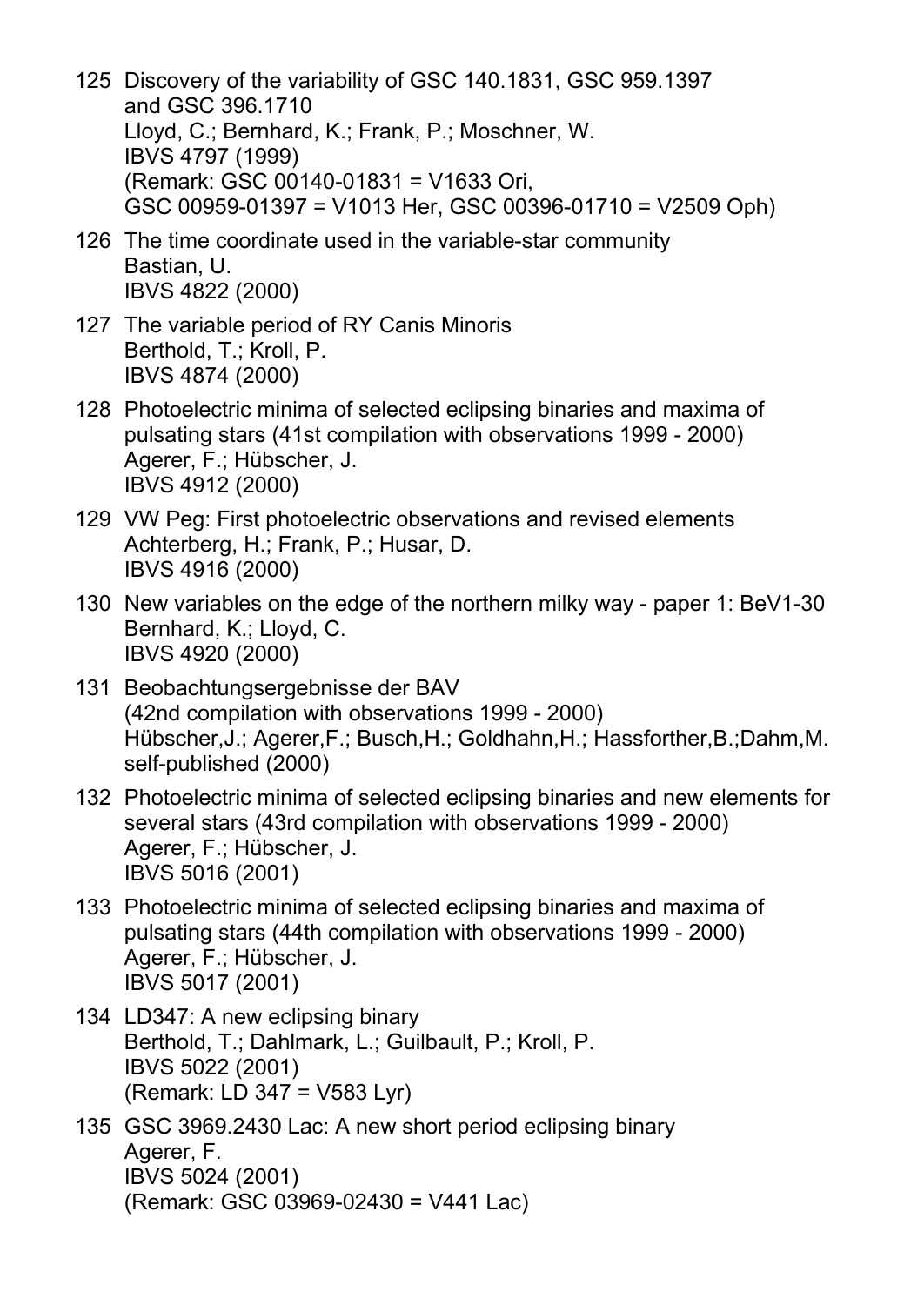- 136 GSC 0867.0545: A new RR Lyrae variable Moschner, W.; Frank, P.; Bernhard, K. IBVS 5114 (2001) (Remark: GSC 00867-00545 = GP Leo)
- 137 GSC 5582.0545 is an eclipsing binary of W UMa type Frank, P.; Bernhard, K. IBVS 5148 (2001) (Remark: GSC 05582-00545 = KQ Lib)
- 138 V1542 Aql is an eclipsing binary of W UMa type Quester, W.; Bernhard, K. IBVS 5161 (2001)
- 139 GSC 1172.1452 (BRH V30) is a new eclipsing binary of W UMa type Moschner, W.; Bernhard, K.; Frank, P. IBVS 5186 (2001) (Remark: GSC 01172-01452 = V396 Peg)
- 140 On the variability of V1538 Aql (Brh V17) and GSC 1123.1704 (Brh V28) Bernhard, K.; Moschner, W. IBVS 5203 (2001) (Remark: GSC 01123-01704 = V381 Peg)
- 141 New elements for the eclipsing binary V1036 Cyg Moschner, W.; Frank, P.; Agerer, F. IBVS 5204 (2001)
- 142 New type and elements for the eclipsing binary OT Cep Agerer, F. IBVS 5212 (2001)
- 143 Beobachtungsergebnisse der BAV (45th compilation with observations 2000 - 2001) Hübscher, J.; Agerer, F.; Busch, H.; Goldhahn, H.; Hassforther, B.; Lange, T. self-published (2001)
- 144 Two new Eclipsing Binaries: V1626 Ori (Brh V38) and GSC 0486-4828 (Brh V64) Lloyd, C.; Frank, P.; Bernhard, K.; Moschner, W.; Quester, W. IBVS 5339 (2002) (Remark: GSC 00846-04828 = V1646 Aql)
- 145 UX Trianguli, RR-Lyrae-Sterne und der Blazhko-Effekt Achterberg, H. self-published (2002)
- 146 The RRab star UX Tri: discovery of a blazhko effect with changing period Achterberg, H.; Husar, D. IBVS 5210 (2001)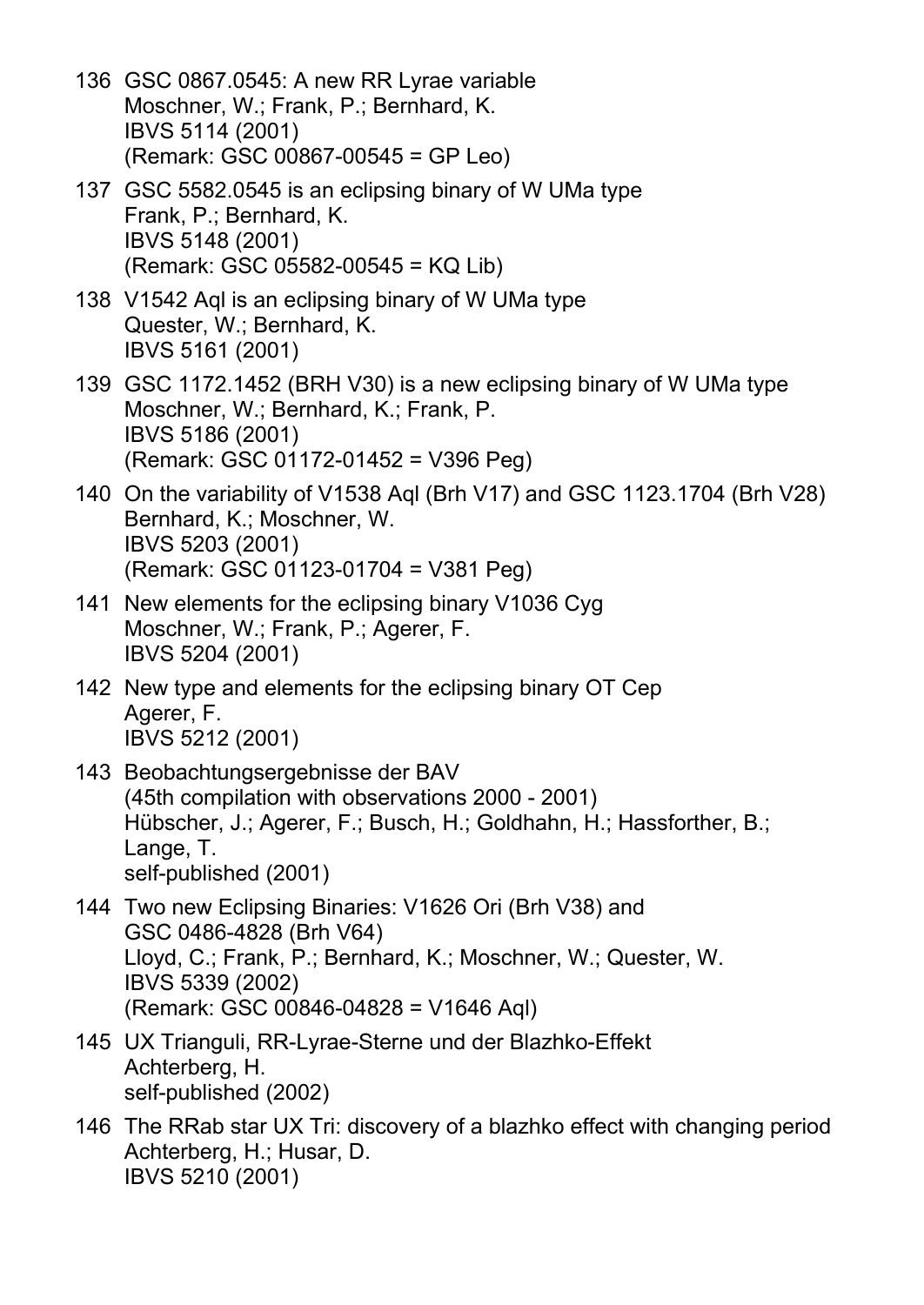- 147 GSC 0752.2349 is an eclipsing binary of W UMa type Bernhard, K.; Kiyota, S.; Lloyd, C.; Frank, P. IBVS 5168 (2001) (Remark: GSC 00752-02349 = V843 Mon)
- 148 NSV 1012: A new eclipsing binary Berthold, T.; Verrot, J.; Vandenbroere, J.; Martignoni,M.; Kroll, P. IBVS 5171 (2001) (Remark: NSV 1012 = V952 Cas)
- 149 Brh V35 = GSC 0703-1930 is a short-period RRc variable Bernhard, K.; Kiyota, S.; Lloyd, C. IBVS 5176 (2001) (Remark: GSC 00703-01930 = V1640 Ori)
- 150 GSC 1377-0969 (Brh V65), GSC 0477-0889 (Brh V100) and GSC 0669-0674 are new W UMa Variables Lloyd, C.; Frank, P.; Bernhard, K.; Moschner, W. IBVS 5260 (2002) (Remark: GSC 01377-00969 = HN Cnc, GSC 00477-00889 = V1692 Aql,  $GSC 00669-00674 = V1234 Tau$
- 151 CCD-Beobachtungen an schwachen, selten beobachteten Mira-Sternen Rätz, M. self-published (2002)
- 152 Photoelectric minima of selected eclipsing binaries and maxima of pulsating stars (46th compilation with observations 2000 - 2002) Agerer, F.; Hübscher, J. IBVS 5296 (2002)
- 153 GSC 0752.0542 = Brh V39 ist ein anormaler RR-Lyrae-Stern Bernhard, K. self-published, excerpt from IBVS 5599 (2004)
- 154 Beobachtungsergebnisse der BAV (47th compilation with observations 2001 - 2002) Hübscher, J.; Agerer, F.; Busch, H.; Goldhahn, H.; Hassforther, B.; Lange, T.; Paschke, A. self-published (2002)
- 155 On the Variability of GSC 5149.2845 (Brh V121) and GSC 5170.0175 (Brh V122) Bernhard, K.; Kiyota, S.; Pejcha, O. IBVS 5318 (2002) (Remark: GSC05149-02845=V1695 Aql, GSC05170-00175=V1704 Aql)
- 156 Three new W UMa Binaries: GSC 0766-1248 (Brh V40), GSC 0471- 2133 (Brh V60) and GSC 0763-0572 (Brh V103) Lloyd, C.; Moschner, W.; Kiyota, S.; Bernhard, K.; Frank, P. IBVS 5366 (2003)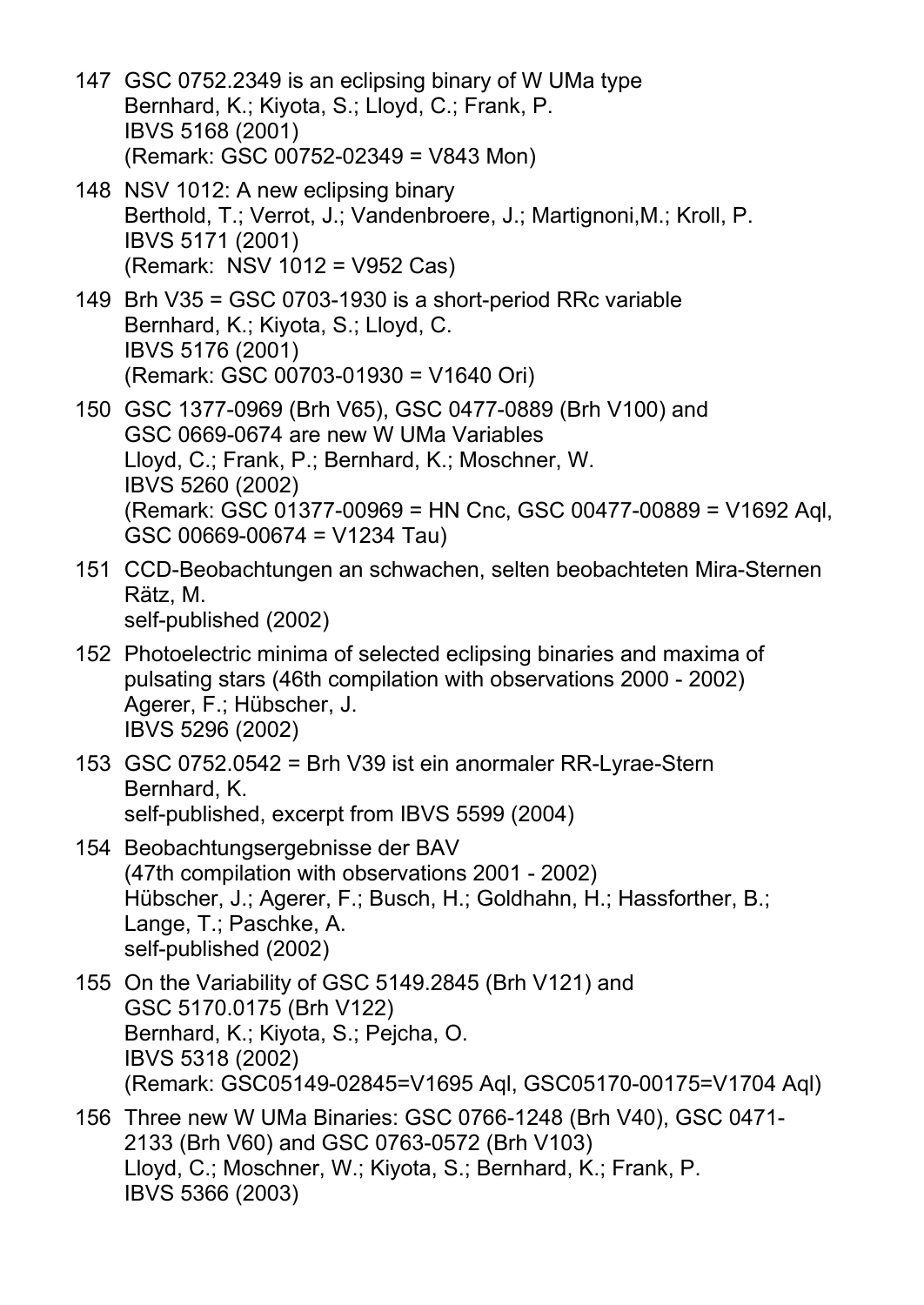(Remark: GSC 00766-01248 = CX CMi, GSC 00471-02133 = V1687 Aql, GSC 00763-00572 = CZ CMi)

- 157 Beobachtungsergebnisse der BAV (48th compilation with observations 2002 - 2003) Hübscher, J.; Agerer, F.; Hassforther, B.; Lange, T.; Paschke, A. self-published (2003)
- 158 Photoelectric minima of selected eclipsing binaries (49th compilation with observations 2002 - 2003) Agerer, F.; Hübscher, J. IBVS 5484 (2003)
- 159 GSC 5710.0553 = Brh V136 ist ein neuer RR-Lyrae-Stern Bernhard, K. IBVS 5500 (2003) (Remark: GSC 05710-00553 = V1674 Aql)
- 160 Photoelectric maxima of selected pulsating stars (50th compilation with observations 2002 - 2003) Agerer, F.; Hübscher, J. IBVS 5485 (2003)
- 161 Multiperiodische δ Scuti Pulsationen in GSC 4004-0249 Husar, D. self-published, excerpt from IBVS 5600 (2004)
- 162 Drei neue Veränderliche: Qu2 = USNO-A2.0 1200-13096580, FR5 = USNO A2.0 1200-13084491 und Brh V144 = GSC 1296.0975 Bernhard, K. self-published, excerpt from IBVS 5600 (2004)
- 163 Ein neuentdeckter ß-Lyrae-Stern: Lsm1 = GSC 1127-1808 Bernhard, K. self-published, excerpt from IBVS 5600 (2004)
- 164 The detached eclipsing binary system GX Geminorum Sánchez-Bajo, F.; Garrigós-Sánchez, A.; Gómez-Forrellad, J. M.; Nomen-Torres, J.; Kleikamp, W.; Frank, P.; Moschner, W.; Quester, W.; García-Melendo, E. AN 324, 511-515 (2003)
- 165 Brh V128 is a double-mode high-amplitude  $\delta$  Scuti star Bernhard, K.; Pejcha, O.; Proksch, W.; Quester, W., Van Cauteren, P.; Wils P. IBVS 5552 (2004)
- 166 Lichtenknecker-Database of the BAV Collection of Observational Results on Eclipsing Binaries, 127.000 Minima of 1.906 Stars Braune, W.; Flechsig, G.-U.; Hübscher, J. IBVS Announcement (2004)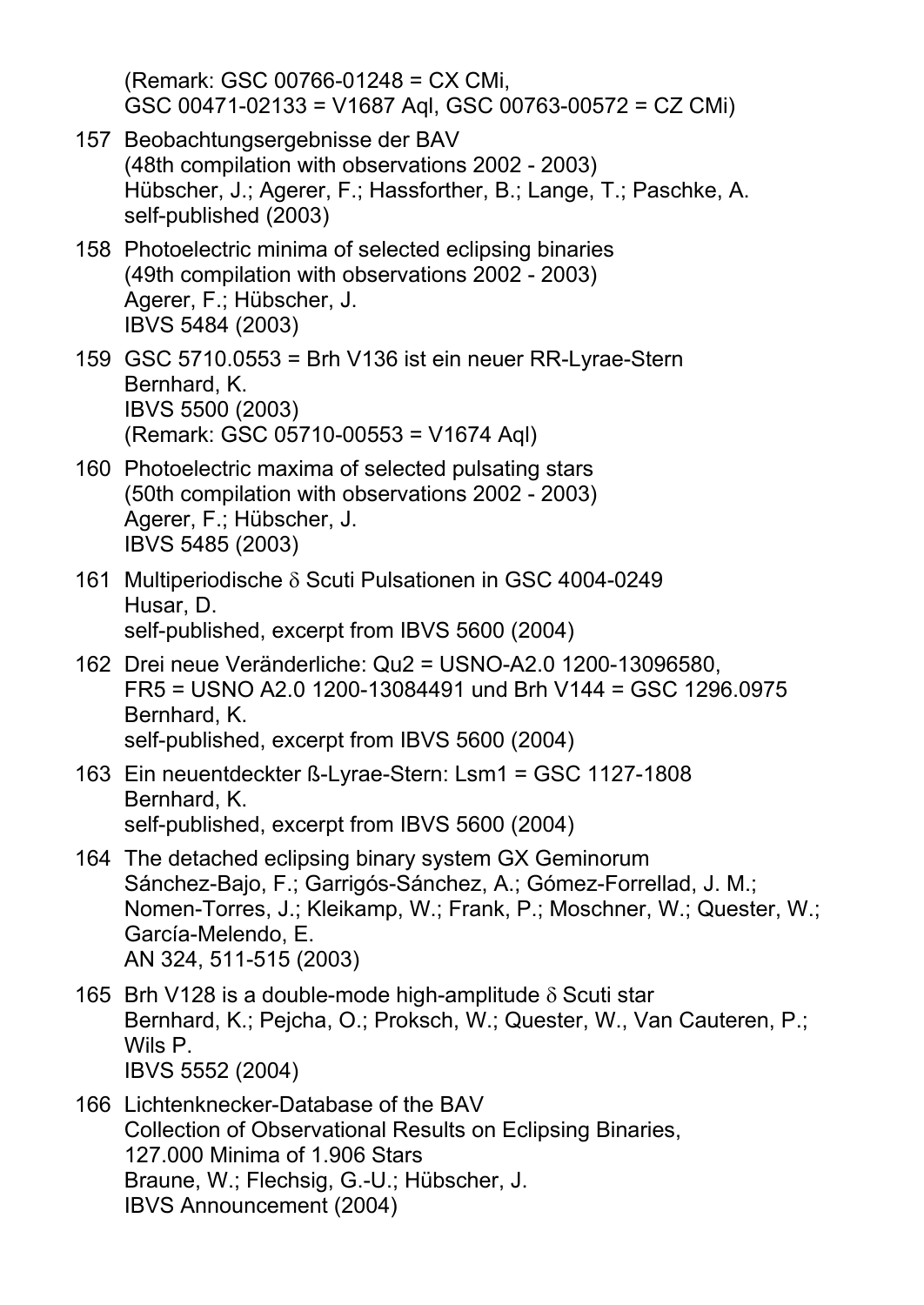- 167 Beobachtungen von GSC 1927-0862 = Brh V130, GSC 4992-0663 = Brh V134 und GSC 5749-1622 = Brh V137 Frank, P.; Bernhard, K.; Quester, W.; Lloyd, C. self-published, excerpt from IBVS 5599 (2004) (Remark: GSC 04992-00663 = QX Vir, GSC 05749-01622 = CM Cap)
- 168 Beobachtungen von GSC 2144.1499 = Brh V152, GSC 1830.1432 = Brh V129 und GSC 1419.0091 = Brh V132 Bernhard, K.; Frank, P.; Moschner, W.; Proksch, W. self-published, excerpt from IBVS 5599 (2004) (Remark: GSC 01419-00091 = GV Leo)
- 169 IL Lac: an Eclipsing Binary with Displaced Secondary Minimum Agerer, F.; Berthold,T. IBVS 5621 (2005)
- 170 A new bright U Gem Variable Identified with the X-Ray Source 1RXS J053234.9+624755 Bernhard, K.; Lloyd, C; Berthold, T.; Kriebel, W.; Renz, W. IBVS 5620 (2005)
- 171 Beobachtungsergebnisse der BAV (51st compilation with observations 2003 - 2004) Hübscher, J. self-published (2005)
- 172 Photoelectric minima of selected eclipsing binaries and maxima of pulsating stars (52nd compilation with observations 2003 - 2004) Hübscher, J. IBVS 5643 (2005)
- 173 Photoelectric minima of selected eclipsing binaries and maxima of pulsating stars (53rd compilation with observations 2004 - 2005) Hübscher, J.; Paschke, A.; Walter, F. IBVS 5657 (2005)
- 174 Beobachtungsergebnisse der BAV (54th compilation with observations 2004 - 2005) Hübscher, J.; Lange, T.; Paschke, A.; Vohla, F.; Walter, F. self-published (2005)
- 175 A Catalogue of RR Lyrae Stars from the Northern Sky Variablity Survey Wils, P.; Lloyd, C; Bernhard, K. Mon. Not. R. Astron. Soc. 368, 1757-1763 (2006)
- 176 Seven new double-mode RR Lyrae stars Bernhard, K.; Wils, P. IBVS 5698 (2006)
- 177 GSC 2038.0293 is a new short-period eclipsing RS CVn variable Bernhard, K.; Frank, P. IBVS 5719 (2006)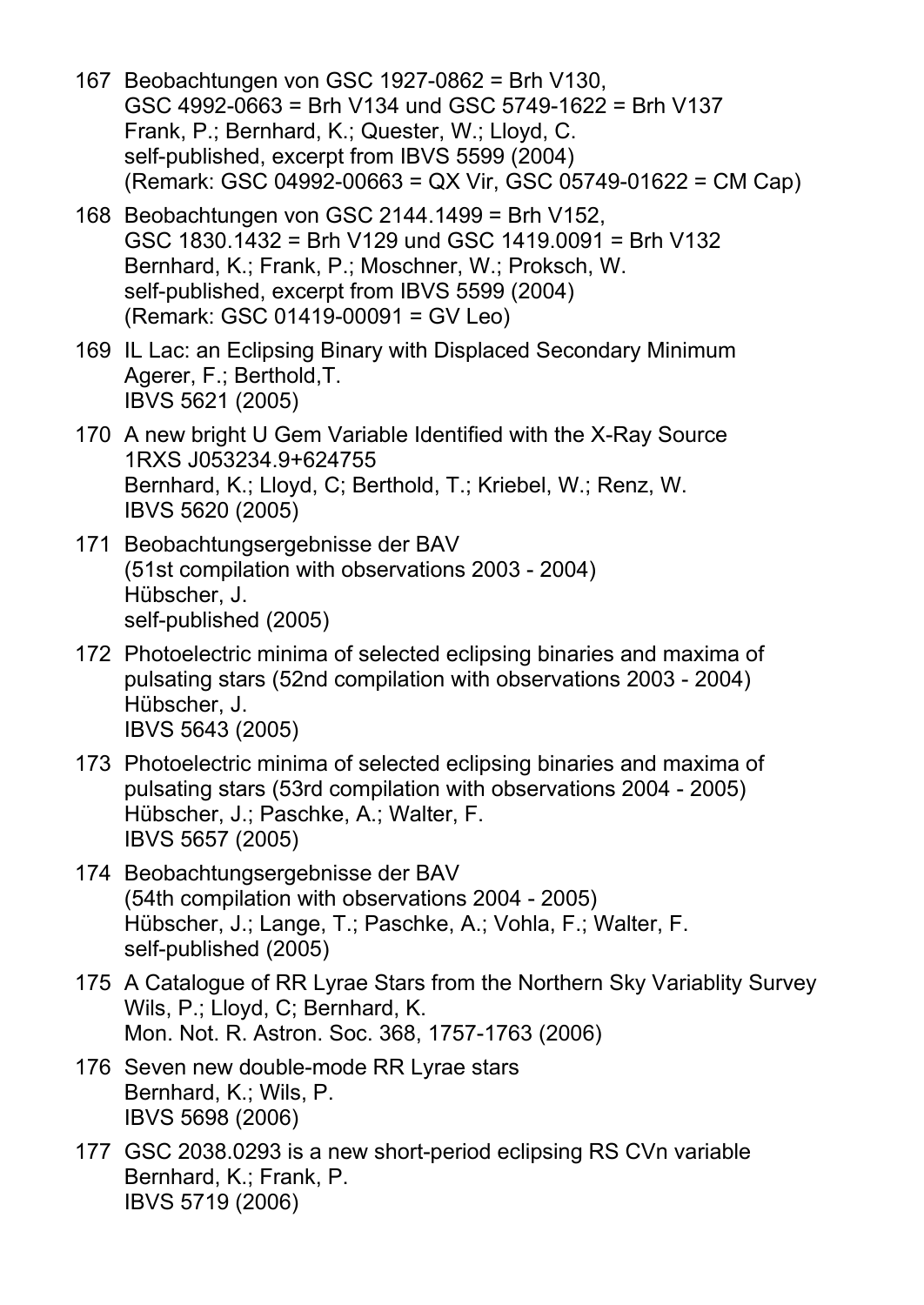- 178 Photoelectric minima of selected eclipsing binaries and maxima of pulsating stars (55th compilation with observations 2005 - 2006) Hübscher, J.; Paschke, A.; Walter, F. IBVS 5731 (2006)
- 179 Beobachtungsergebnisse der BAV (56th compilation with observations 2005 - 2006) Hübscher, J.; Paschke, A.; Vohla, F.; Walter, F. self-published (2006)
- 180 Lichtenknecker-Database of the BAV is online now Walter, F. IBVS Announcement (2007) (URL: http://www.bav-astro.de/LKDB/index.html)
- 181 CCD Photometry of the multi-mode Scuti star GSC 1730-1858 Bernhard, K.; Klidis, S.; Hambsch, F. J., Wils, P. IBVS 5743 (2006)
- 182 A new long-period U Gem variable identified with the X-ray source 1RXS J224342.3+305526 Bernhard, K.; Lloyd, C.; Boyd, D.; Pietz, J.; Jones, J. L.; Renz, W. IBVS 5750 (2007)
- 183 Photoelectric minima of selected eclipsing binaries and maxima of pulsating stars (57th compilation with observations 2006) Hübscher, J.; Walter, F. IBVS 5761 (2007)
- 184 A sudden period change in the RRc Variable GSC 6199-0755 Wils, P.; Otero, S.A.; Hambsch, F.-J. IBVS 5765 (2007)
- 185 GSC 3377-0296 is a new short-period eclipsing RS CVn Variable Lloyd, C.; Bernhard, K.; Monninger, G. IBVS 5772 (2007)
- 186 Photoelectric minima of selected eclipsing binaries and maxima of pulsating stars (58th compilation with observations 2007) Hübscher, J IBVS 5802 (2007)
- 187 Results of observations (59th compilation with observations 2006 - 2007) Hübscher, J.; Vohla, F. self-published (2007)
- 188 CCD photometry of the short-period eclipsing RS CVn Variable GSC 2038.0293 Frank, P.; Bernhard, K. OEJV 71 (2007)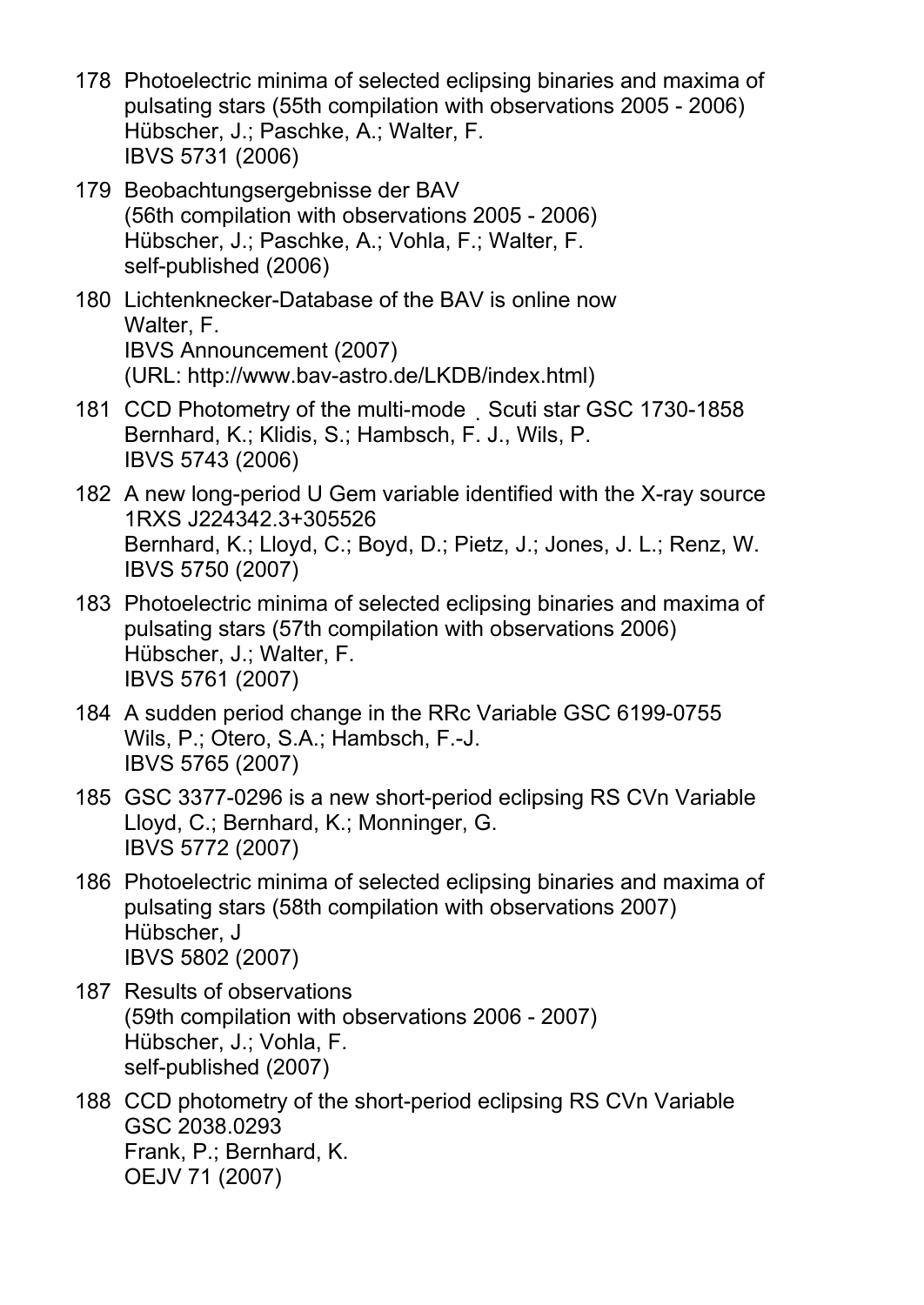- 189 New long period RS CVn variables in the NSVS database Bernhard, K. OEJV 78 (2007)
- 190 Photometry of GSC 762-110, a new triple-mode radially pulsating star Wils, P.; Rozakis, I.; Kleidis, S.; Hambsch, F.-J.; Bernhard, K. Astron. Astrophys. 487, 865 (2007)
- 191 Three new variable stars in the field of the RR Lyrae star GY Peg Hambsch, F.-W.; Vandenbroere, J. OEJV 80 (2008)
- 192 35 Visual Minimum Times of 34 Eclipsing Binaries Meyer, R. self-published (2007)
- 193 Photoelectric minima of selected eclipsing binaries and maxima of pulsating stars (60th compilation with observations 2007) Hübscher, J.; Steinbach, H.-M.; Walter, F IBVS 5830 (2008)
- 194 Reclassification of ROTSE-1 Cepheids: 18 new chromospherically active stars Bernhard, K.; Lloyd, C. OEJV 82 (2008)
- 195 25 new chromospherically active stars in the ROTSE-1 database Bernhard, K.; Lloyd, C. OEJV 86 (2008)
- 196 Another 25 new chromospherically active stars in the ROTSE-1 database - number 26 - 50 Bernhard, K.; Lloyd, C. OEJV 89 (2008)
- 197 Chromospherically active stars in the ROTSE-1 database: Paper 3. Another 25 new variables. Bernhard, K.; Lloyd, C. OEJV 92 (2008)
- 198 Confirmation of the RRd nature of V458 Her Hambsch, F.; Wils, P. IBVS 5840 (2008)
- 199 Chromospherically active stars in the ASAS-1 database: Paper 1. 25 new variables. Bernhard, K.; Bernhard, C.; Bernhard, M. OEJV 98 (2009)